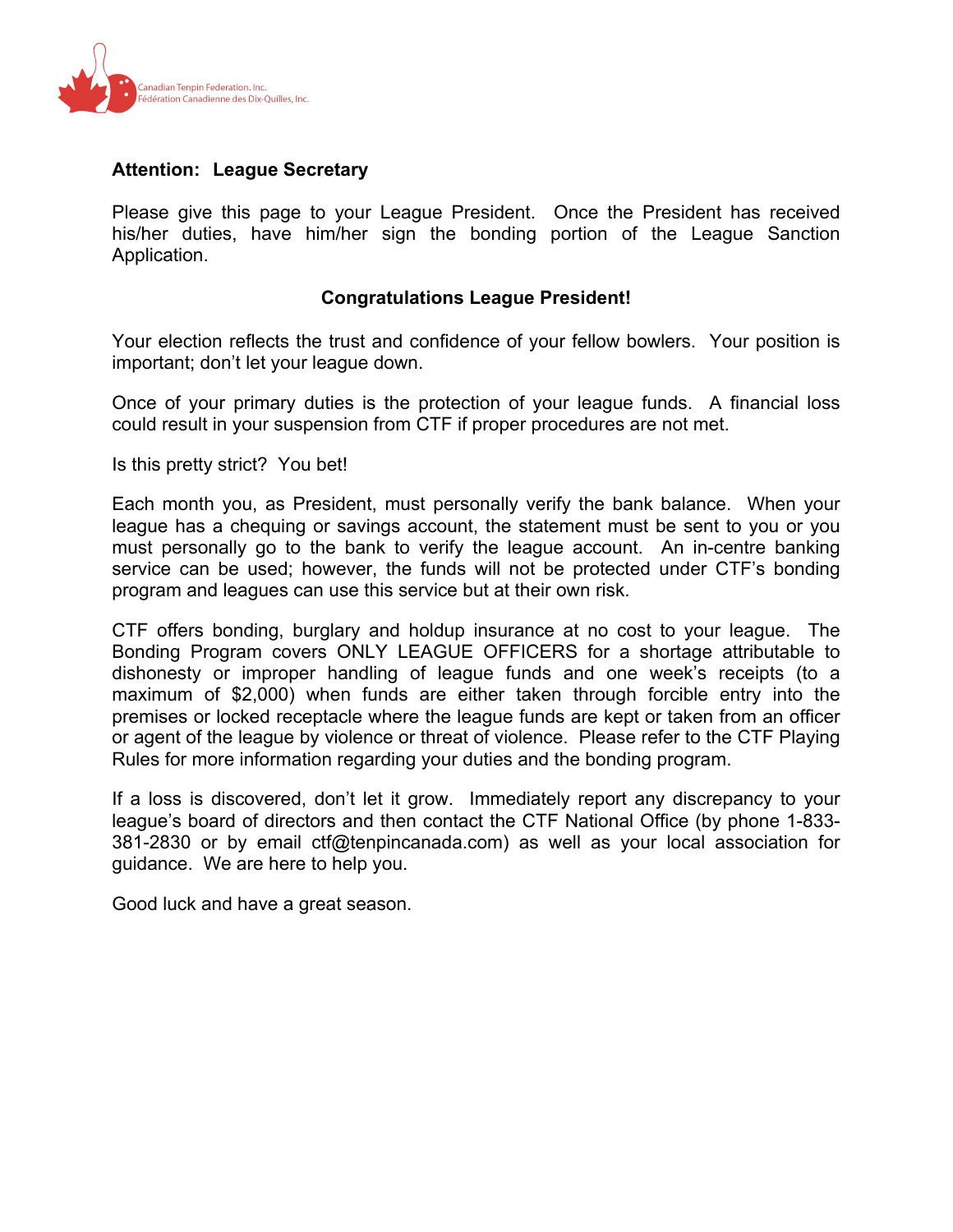

- Do not detach and distribute copies of this League Sanction Application to other leagues. Each league needs its own sanction application.
- This is the only League Sanction Application that you will have to complete for your league.
- The league award kit will be sent to the Local Association, who will forward it to the League Secretary.
- The instructions for completion of this application are listed on the reverse side of this page. It is important that all requested information be supplied. If this information is not furnished, the Local Association and CTF cannot process this application and will be required to contact you or your League President. This results in an unnecessary expenditure of your registered participation fees.
- Beginning August 1, 2015, the requirements for sanctioning a Sport League have significantly changed. For example, there is no need to supply lane tapes prior to each session, and the additional sport league registration fee has been eliminated.
- Beginning August 1, 2017, a new designation for leagues competing on lane conditions that are tougher than "standard" conditions, but not as difficult as "sport" conditions. This new designation is called the "Challenge" Condition and must be indicated on the League Sanction Application as #5 under the Game Format section. More information can be found in the Playing Rules or our website, www.tenpincanada.com for further information.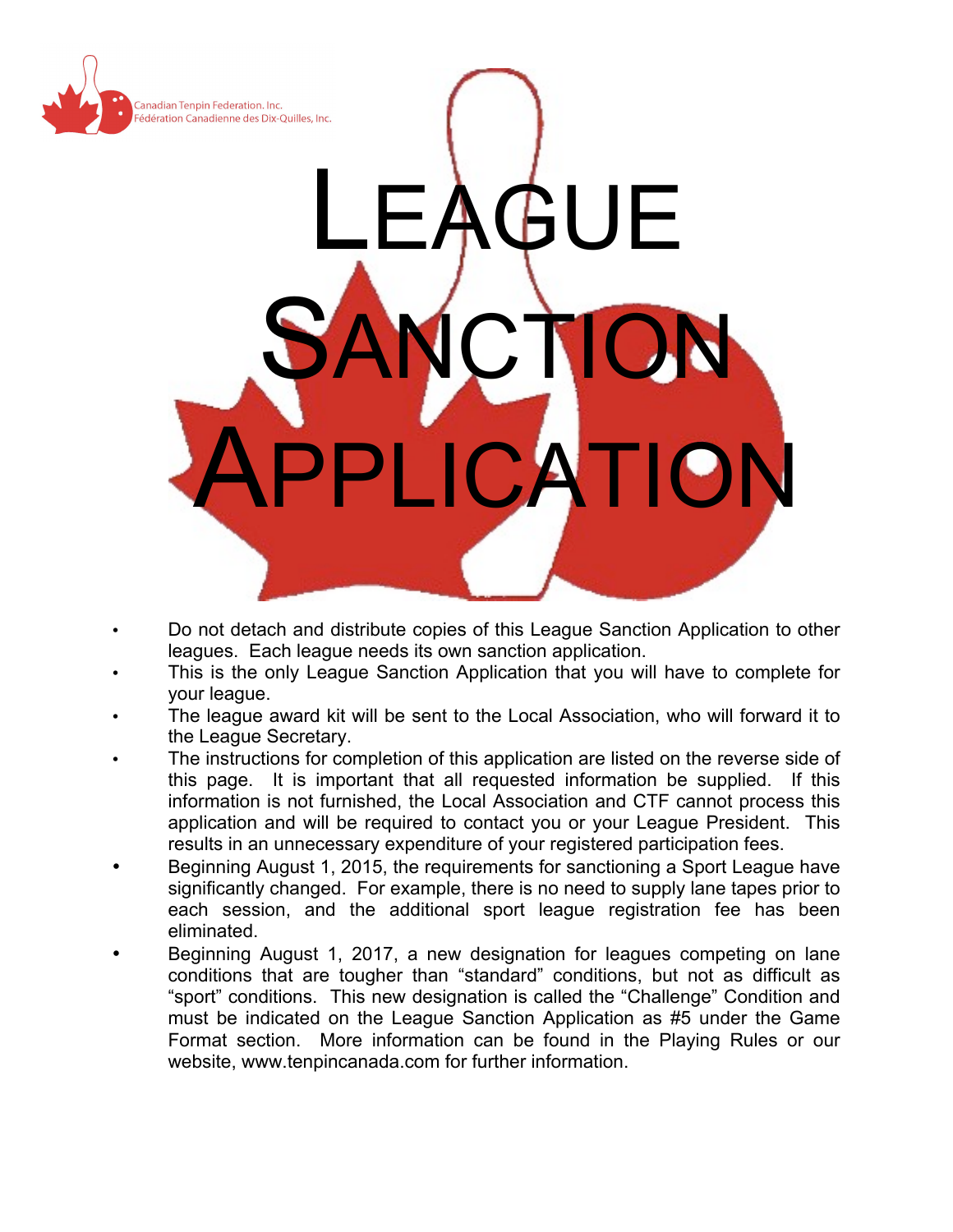#### **Instructions for Completing League Sanction Application**

Use dark ink. Make sure that letters and numbers are clear and legible. Fill in check boxes completely, ensuring that only one check box is filled in per question.

- 1. **Bowling Centre**. Enter the name and address of the bowling centre. If your league bowls in more than one centre, please attach a list of all bowling centres, including their addresses. Enter the lane certification number (available from the bowling centre management or your Local Association).
- 2. **League Name.** Enter the complete name of your league.
- 3. **Type of League.** Indicate the type of league by:
	- **Marking whether the league is a** mixed or non-mixed league.
	- Selecting the type(s) of league. You can select more than one league type. For instance, a mixed league consisting of both men and women would check both the "men" and "women" boxes.
	- Marking whether the league is a **senior** league (50 years and older see CTF Rule 100f) or **a nonsenior league**.

**Select Game Format.** Please indicate the game format your league uses (do not include any special contests held). Number 1 is the regular (American) tenpin game format used by most leagues consisting of 10 frames where a player delivers 2 balls in each of the first 9 frames unless a strike is scored. In the  $10<sup>th</sup>$  frame, a player delivers 3 balls if a strike or spare is scored. Every frame must be completed by each player bowling in regular order. Additional game formats are:

- **1 = Regular (American) tenpins**
- **2 = More than one bowler per game (i.e. Baker System)**
- **3 = Alternative scoring (i.e. no tap/3-6-9/best ball)**
- **4 = Sport Bowling.** Sport Bowling requirements have been changed and simplified.

**5 = Challenge Bowling**. This is a new format created for conditions which fall between "standard" conditions and "sport conditions".

### **Please see the Playing Rules and/or our website www.tenpincanada.com for more information.**

- 4. **Local Association.** Enter the Local Association name and number.
- 5. **Teams.** Enter the number of teams in your league and the number of players on each team (the maximum is 5). Please also mark how many games are bowled each night (i.e. 3, 4, etc.)**.**
- 6. Mark if the league is using a computer to maintain its records.
- 7. **Schedule.** Enter the day your league begins and ends and the number of weeks your league bowls. Enter the day of the week and time of league bowling

## **Example: 09-04-2017 04-23-2018 Monday 7:00 p.m.**

- 8. **League Dues Information.** Please note that this section is divided between Adult Registered Participants and Youth Registered Participants. Please record the following:
	- The number of CTF Identification cards requested.
	- The number of CTF National Life participants (adults only) in your league.
	- The number of CTF registered participants that paid dues in other leagues in THIS association.
	- The number of CTF registered participants that paid dues in OTHER associations.
	- The total number of CTF registered participants in your league.
	- The total amount of dues remitted to your Local Association.
- 9. **League President.** Please list all information about your league president, including complete mailing address including the postal code, telephone numbers with area code and email address.
- 10. **League Secretary.** Please list all information about your league secretary, including complete mailing address including the postal code, telephone numbers with area code and email address.
- 11. **League Treasurer.** If your league has a separate treasurer (who is not the secretary) please provide his or her information.
- 12. **Authorized Delegate OR Vice President Information.** If your league has an authorized delegate to attend local association meetings, please complete this section **– OR – use this section to list information about your league vice-president.**
- 13. **Bonding, Burglary and Holdup Insurance.** Have the president sign the League Sanction Application in the bonding section, once the President has received information about his/her duties, which are on the first page of this application. Note: "Estimated Total of League Funds" means the amount of money distributed as prizes, secretary's fees and other expenses of your league, and do not include lineage.
- 14. **Distribution of League Sanction Application.** Two copies of this application and registration fees should be forwarded to your Local Association. One copy of the form must be kept for the league files and two copies must be sent to the Local Association. PLEASE DO NOT SEND THE APPLICATION AND DUES DIRECTLY TO CTF NATONAL OFFICE.

If you have any questions regarding the completion of this League Sanction Application, please feel free to contact the CTF National Office at 1-833-381-2830 or by email to ctf@tenpincanada.com. Remember, we are here to assist you and help you have a great season**.**